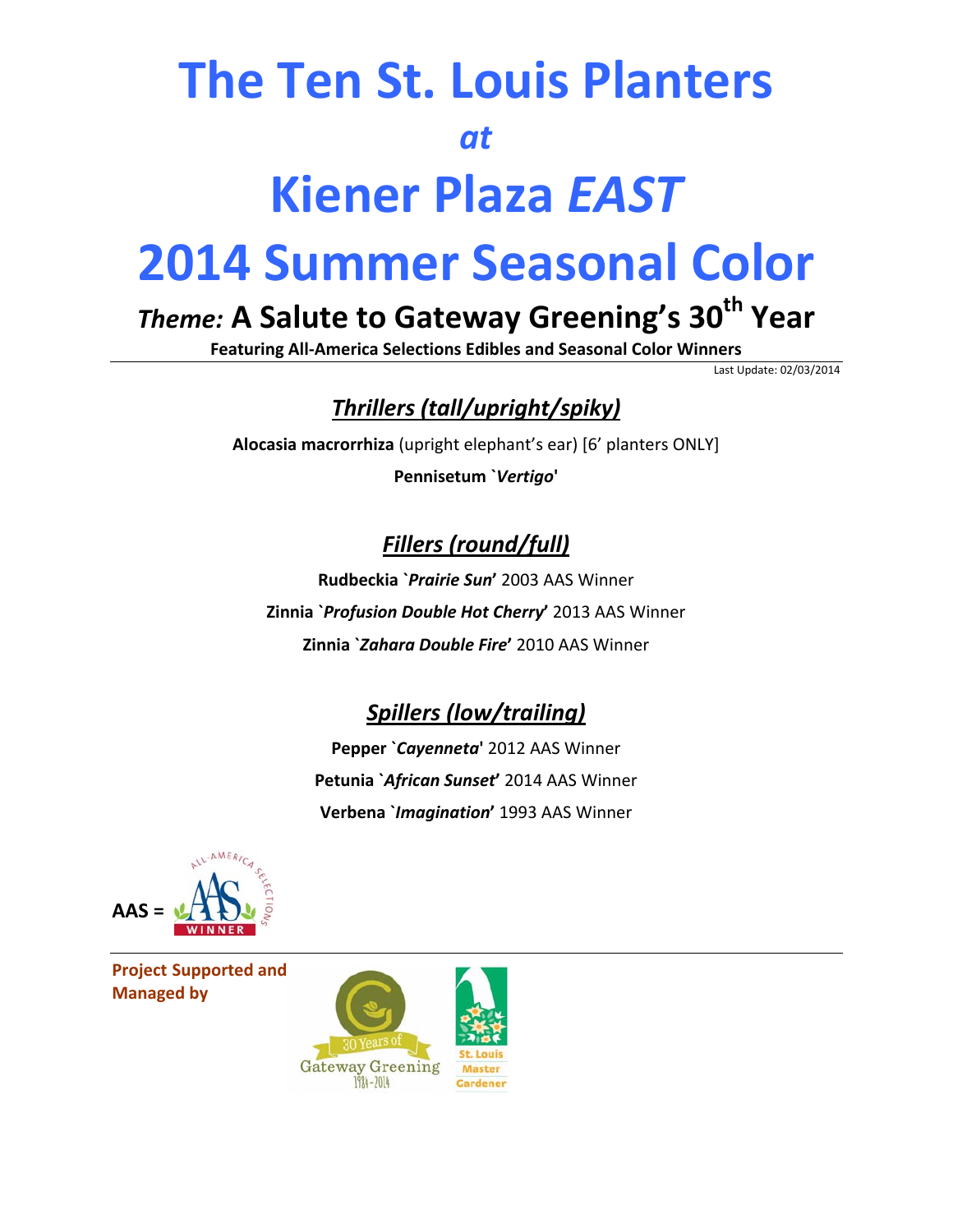# **The Four St. Louis Planters** *at* **Kiener Plaza** *CENTRAL* **2014 Summer Seasonal Color**

## *Theme:* **The Colors of the St. Louis Flag**

**Celebrating a St. Louis 250 Year Milestone**

Last Update: 02/03/2014

### *Thrillers (tall/upright/spiky) CENTER PLANTING*

**Alocasia macrorrhiza** (upright elephant's ear)

*Fillers (round/full) CENTER PLANTING*

**Angelonia `***Serena Blue***' Begonia `***Whopper Red with Green Leaf***' Caladium `***Freida Hemple***'**

*Spillers (low/trailing) BORDER PLANTING*

**Angelonia `***AngelMist Spreading White***' Duranta `***Cuban Gold***' Tradescantia `***Purpurea***'** (purple heart)

**Project Supported and Managed by**